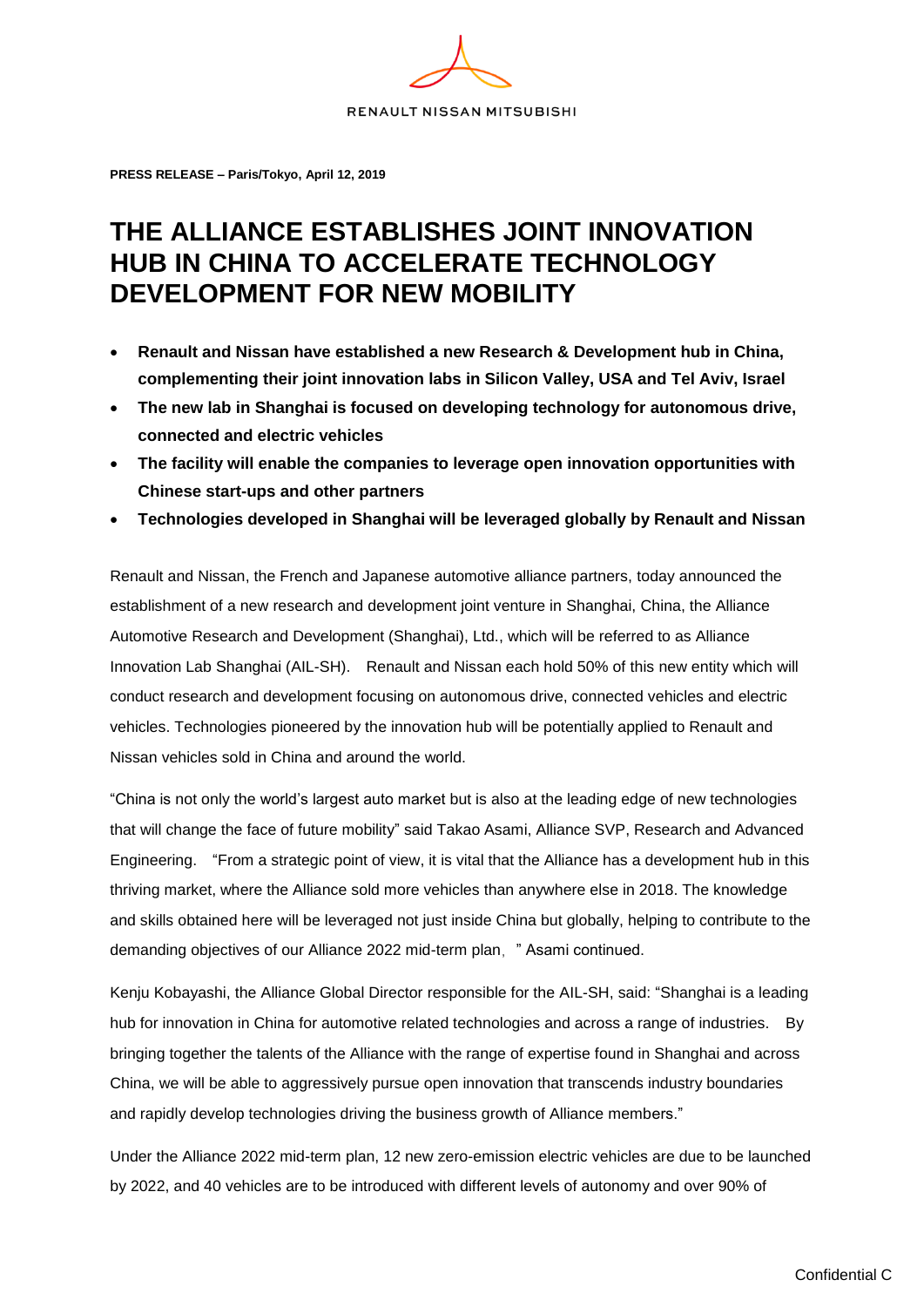

vehicles will be connected cars globally. The plan also includes a commitment to operating robovehicle ride-hailing mobility services.

## **ABOUT RENAULT-NISSAN-MITSUBISHI**

Groupe Renault, Nissan Motor Company and Mitsubishi Motors represent the world's largest automotive alliance. It is the longest-lasting and most productive cross-cultural partnership in the auto industry. Together, the partners sold more than 10.7 million vehicles in nearly 200 countries in 2018. The member companies are focused on collaboration and maximizing synergies to boost competitiveness. They have strategic collaborations with other automotive groups, including Germany's Daimler and China's Dongfeng. This strategic alliance is the industry leader in zero-emission vehicles and is developing the latest advanced technologies, with plans to offer autonomous drive, connectivity features and mobility services on a wide range of affordable vehicles.

## **NEWSROOMS**

[Alliance -](http://www.alliance-2022.com/) English [Groupe Renault –](https://media.group.renault.com/global/en-gb) English [Groupe Renault –](https://media.group.renault.com/global/fr-fr) French [Nissan –](https://newsroom.nissan-global.com/?lang=en-US) English Nissan – [Japanese](https://newsroom.nissan-global.com/?lang=ja-JP) [Mitsubishi Motors –](http://www.mitsubishi-motors.com/en/newsrelease/) English [Mitsubishi Motors -](http://www.mitsubishi-motors.com/jp/newsrelease/) Japanese

## **MEDIA CONTACTS**

Kenji FUJITA Senior Manager, Advanced Technology Communications and Operation Dept. Nissan Motor Co., Ltd TEL: +81 80 4362 2450 [kenji.fujita@alliance-rnm.biz](mailto:kenji.fujita@alliance-rnm.biz)

Ming Gu Communication Director, China Region Groupe Renault Tel: + 86 1391-007-4038 [ming.gu@renault.com](mailto:ming.gu@renault.com)

Charles SHEN Communications Management Division, Public Relations Nissan (China) Investment Co., Ltd. Tel: +86 10 5925 1990 / +86 1860 062 2191